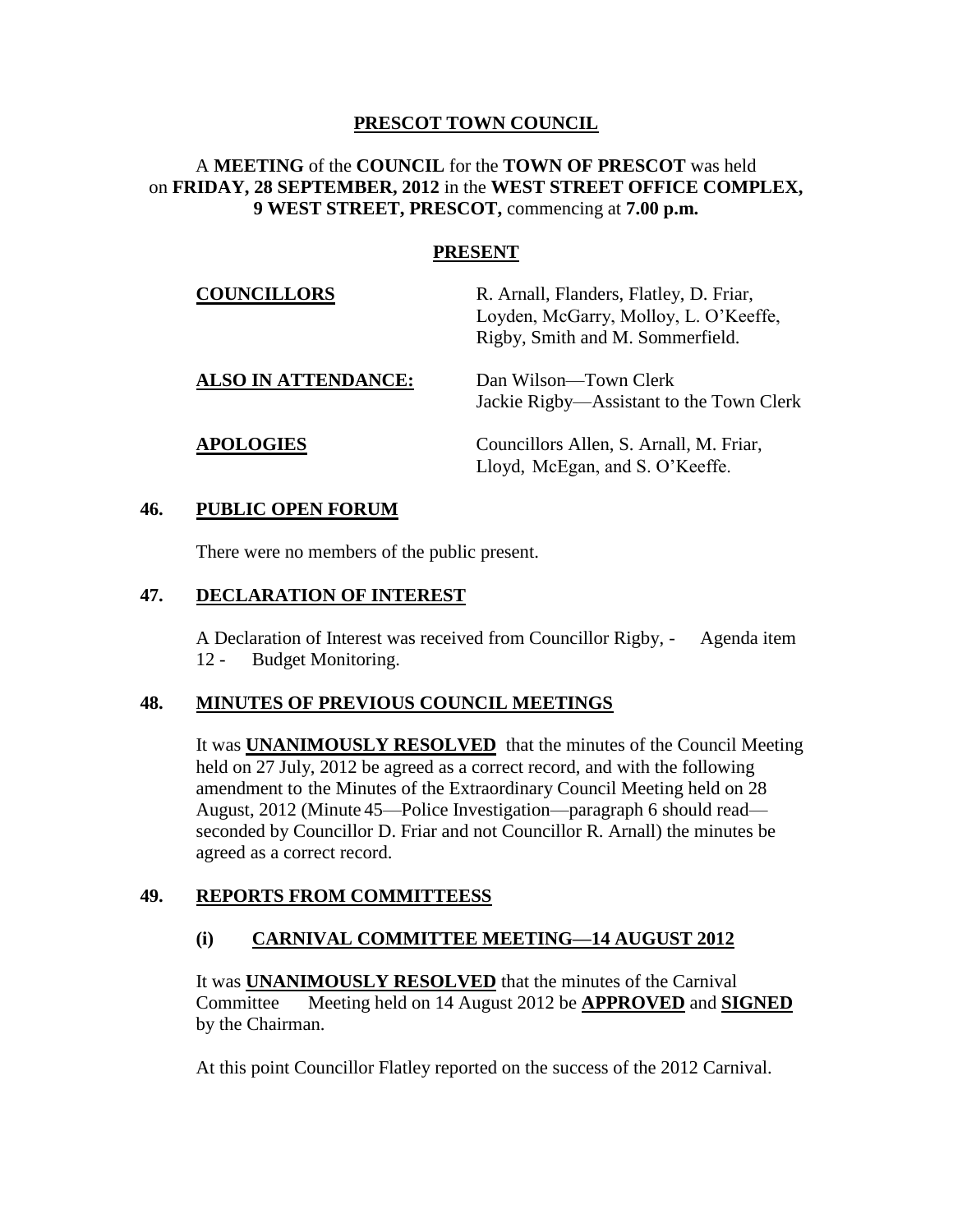# **(ii) GENERAL PURPOSES & FINANCE COMMITTEE/RE-LOCATION COMMITTEE MEETING**

It was **UNANIMOUSLY RESOLVED** that the minutes of the General Purposes & Finance Committee/Re-Location Committee Meeting held on 23 August 2012 be **APPROVED** and **SIGNED** by the Chairman.

# **50. ANNOUCEMENTS FROM THE LEADER**

The Leader of the Council said he was pleased with the updated Prescot Town Council logo and presentation format of the Council Agenda and Code of Conduct.

# **51. ANNOUNCEMENTS FROM THE TOWN CLERK**

### **(i) UPDATE ON PLANNING APPLICATION REQUEST FROM LAST COUNCIL MEETING**

The Town Clerk informed Members that notification of rejected planning applications is available from the Knowsley Website planning portal.

## **(ii) BROWNSFIELD CHANGING ROOMS**

The Town Clerk reported of vandalism at Browns Fields this included:

- ●outside power box destroyed
- ●meter cupboard damaged
- ●arson attack to changing facility

●spoken recently to Environmental Health to assess damage for insurance purposes.

The Town Clerk recently met with Friends of Browns Field who have expressed a desire to develop a master plan for the park which will help to draw in external funding for future developments.

### **(iii) EATON STREET**

The north boundary wall has suffered vandalism—safety repairs were required. The Town Clerk has issued an instruction to carry out a make safe repair to the wall. The wall itself is similar to a dry stone wall and has been prone to systematic vandalism. A long term solution is required such as a rebuild or installation of fencing on the road side of the fence to prevent access. Both of these options would require considerable capital investment and will need to be looked at in greater detail.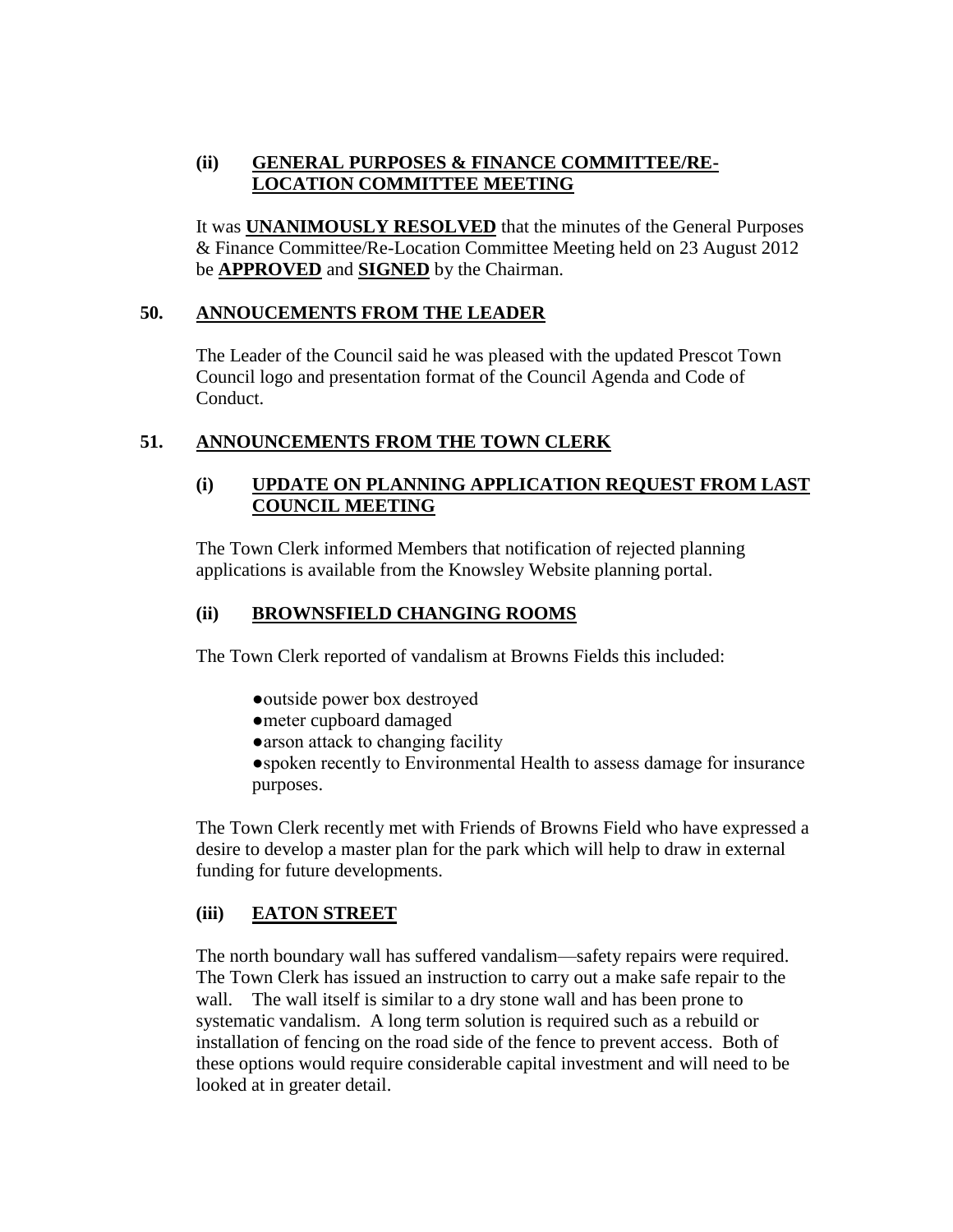### **(iv) FUNDING FOR EATON STREET**

The Town Clerk informed Members he had been approached by Knowsley MBC to submit a £40k funding application to assist in the replacement of the recently condemned infant play space.

The bid is due to be submitted by 5th October, 2012.

# **(v) NEW TOWN HALL**

The guttering contract has been won by Stewart roofing and work is commencing next week.

The Town Clerk informed Members he would be ordering a banner to say 'This Building is Being Developed By Prescot Town Council'.

The Town Clerk has consulted with 4 Architects and received 3 quotes, and would be convening a General Purposes & Finance Committee/Re-Location Committee meeting next week to go through quotes and agree an appointment.

Work has commenced on the borrowing approval to renovate the new Town Hall.

# **(vi) QUALITY COUNCIL**

The Town Clerk informed Members he had started his CILCA training at LALC last night.

Also the Assistant to the Town Clerk had started a similar distance learning course.

# **(vii) WEB PAGE/EMAIL ADDRESSES**

The new email addresses are now set up. The email addresses are listed below:

townclerk@prescot-tc-gov.uk

jackie.rigby@prescot-tc.gov.uk

enquiries@prescot-tc.gov.uk

The webpage is expected to go live in the next month.

### **(viii) PRESCOT TOWN TEAM**

A meeting was held with Members of the Prescot Town Team on Thursday.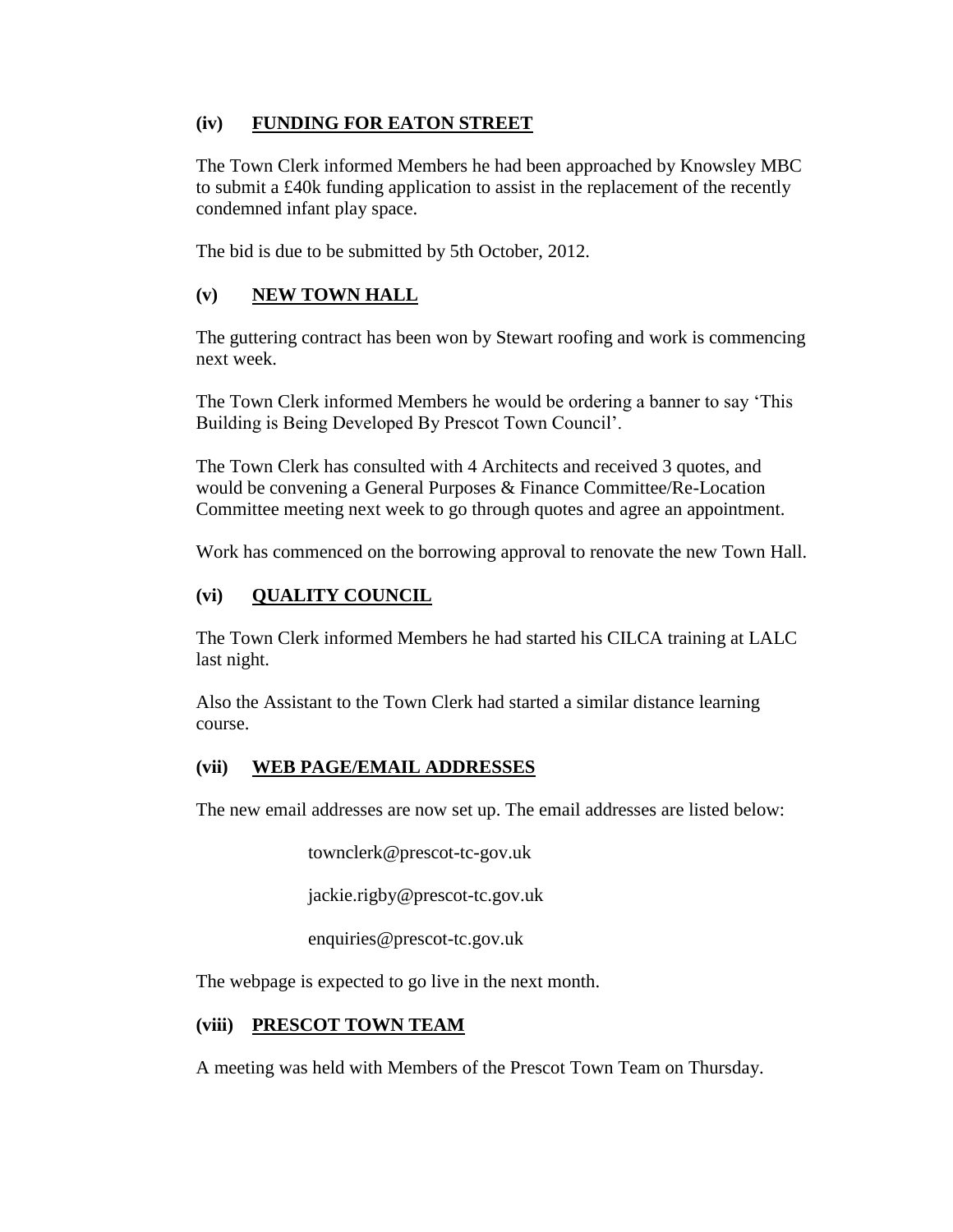They wish to hold a Christmas celebration in the Town Centre to promote Prescot. This represents a good opportunity to further promote the work of the Town Council to residents and local businesses. The Town Clerk will provide a full report for the next Town Council Meeting.

# **(ix) STREET LIGHTING**

The Town Centre street lighting has been delayed until the 15 October due to parts shortage, in addition Leyland Street has been deferred until the outcome of the Townscape Heritage Initiative application is known. Scottish Southern Energy will consult with local businesses on the delays.

# **52. MAYORAL ENGAGEMENTS**

A schedule of Mayoral Engagements was submitted. It was **UNANIMOUSLY RESOLVED** that the schedule be **NOTED.**

# **53. PLANNING APPLICATIONS**

**●12/00447/ADV ●12/00449/FUL ●12/00510/TCA**

It was **UNANIMOUSLY RESOLVED** that there were no objections to the above Planning applications.

**●12/00400/HYB ●12/00409/LBC**

It was **UNANIMOUSLY RESOLVED** that the above two planning applications be deferred for further information.

# **54. PLANNING DECISIONS**

| ●08/00190/FUL | <b>GRANTED</b> |
|---------------|----------------|
| •12/00412/FUL | <b>REFUSED</b> |
| •12/00176/TCA | <b>GRANTED</b> |
| •12/00398/ADV | <b>GRANTED</b> |
| •12/00143/FUL | <b>REFUSED</b> |
| •11/00291/NMA | <b>GRANTED</b> |
| •12/00334/ADV | <b>GRANTED</b> |
| •12/00443/ADV | <b>GRANTED</b> |

# **55. CODE OF CONDUCT**

The Town Clerk reported that Knowsley Borough Council had approved its new